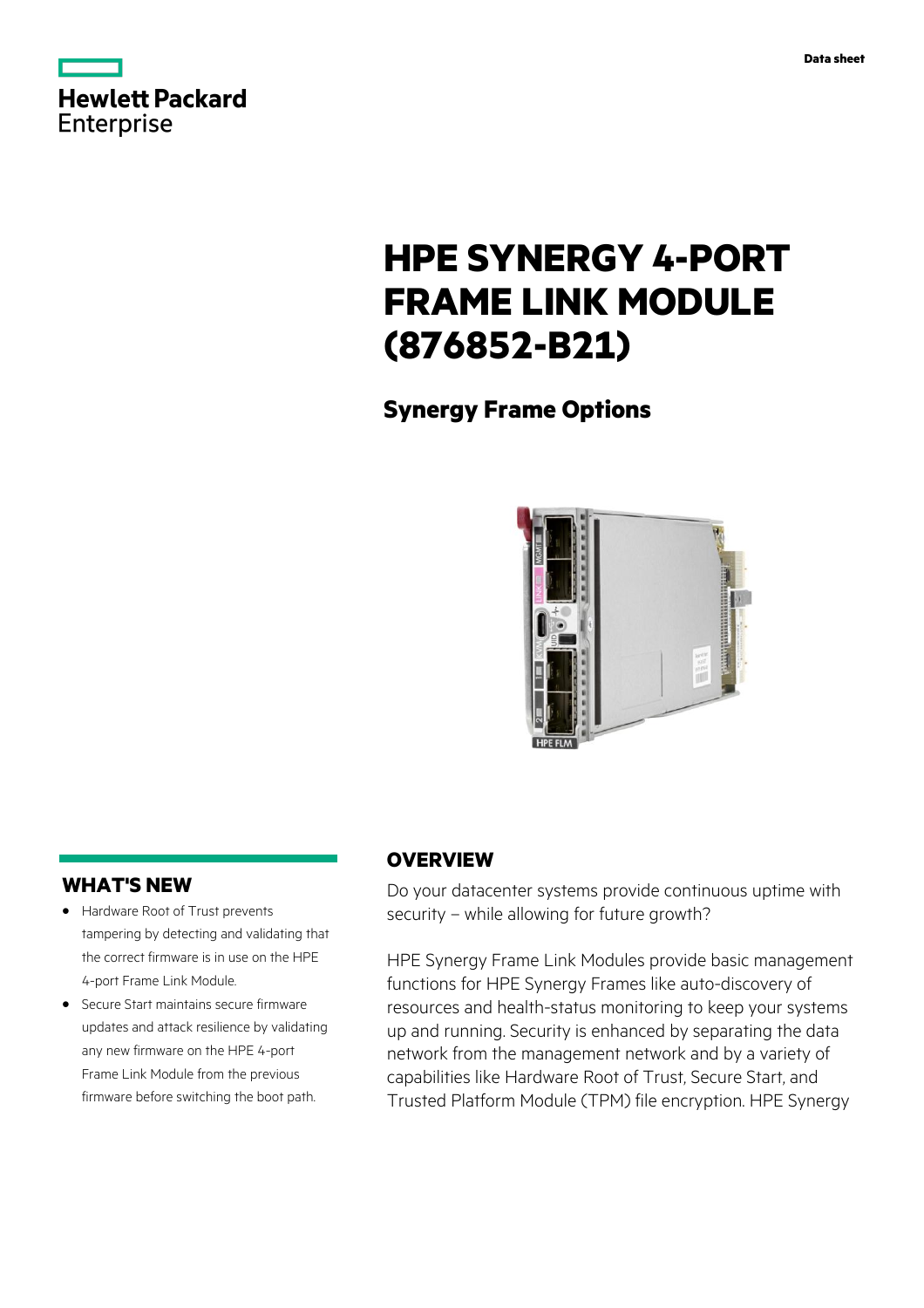- **·** File Encryption uses the Trusted Platform Module (TPM) on the HPE 4-port Frame Link Module for robust device security using validated encryption keys.
- **·** HPE 4-port Frame Link Modules provide flexibility for long-distance connections (up to tens of kilometers) to scattered frames and to remote subnets of a data center.

Frame Link Modules also link multiple frames together into a management ring to scale your single management environment for future growth (up to 21 frames).

# **FEATURES**

#### **Control and Manage your Synergy Frames for Continuous Uptime**

Collects asset and inventory information of all components installed in a HPE Synergy Frame.

Auto-discovers all resources in all linked HPE Synergy Frames, and reports this information into HPE OneView in order to automatically bring these resources under monitoring.

Controls and monitors the thermal and power infrastructure resources in an HPE Synergy Frame.

Reports the health status for each component installed in a HPE Synergy Frame.

Hosts the HPE Synergy Console user interface.

#### **Extend your Connectivity within a Single Management Domain**

Management network connections, which are separate from the data network, operate at 1 Gbps or 10 Gbps for dedicated management control.

HPE Synergy Frame Link Modules link multiple frames together at 10 Gbps into a management ring within a single management domain.

Frame link modules allow you to easily grow your environment from a single frame up to 21 frames within the same management domain.

HPE Synergy 4-port Frame Link Modules provide flexibility for long-distance connections (up to tens of kilometers) to scattered frames and to remote subnets of a datacenter.

#### **Maintain the Security of your HPE Synergy Frames**

HPE Synergy Frame Link Modules separate the data network from the management network to resist Denial of Service (DoS) attacks.

Hardware Root of Trust in HPE Synergy 4-port Frame Link Modules prevent tampering by detecting and validating that the correct firmware is in use.

Secure Start maintains secure firmware updates and attack resilience by validating any new firmware on the HPE 4-port Frame Link Module from the previous firmware before switching the boot path.

File Encryption uses the Trusted Platform Module (TPM) in the HPE Synergy 4 port Frame Link Module for robust device security using validated encryption keys.

HPE Synergy Frame Link Modules also provide other security capabilities like secure protocols and algorithms (CNSA Suite B, FIPS 140-2 Level 1, PCI-DSS compliance, GDPR), audit logs, authenticated updates, certificate management, scope based access control, and secure erase of user data.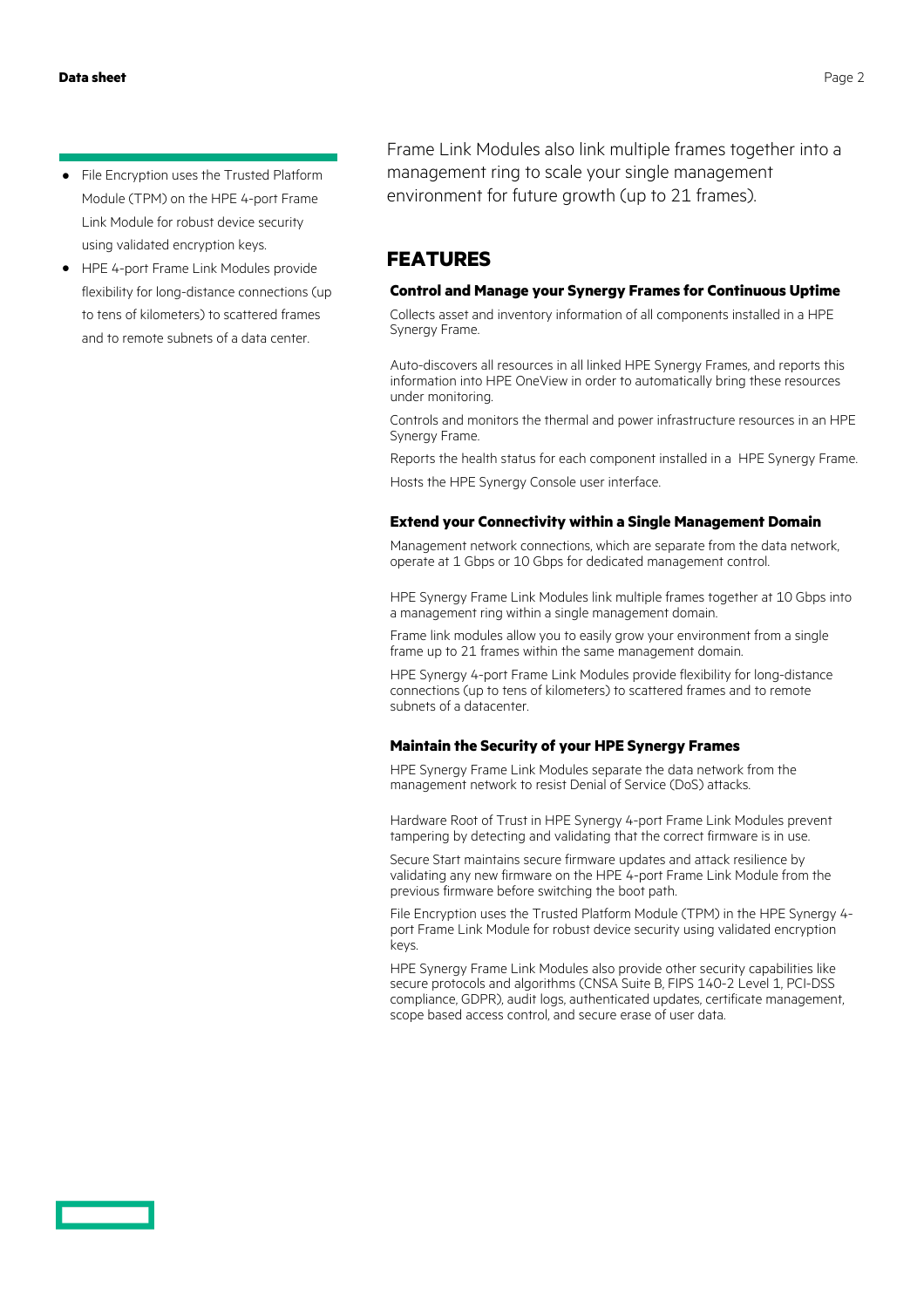| <b>Product Number</b>              | 876852-B21                                                                                                                   |
|------------------------------------|------------------------------------------------------------------------------------------------------------------------------|
| <b>BladeSystem supported</b>       | Synergy 12000 Frame                                                                                                          |
| <b>Management features</b>         | One Ethernet LINK port @ 10Gbps, One Ethernet MANAGEMENT port @ 1/10 Gbps, Two Appliance<br>ports @ 10Gbps, One USB 2.0 port |
| <b>Power availability</b>          | USB type-C connector is current-limited to 3A at 5V.                                                                         |
| <b>Product Dimensions (metric)</b> | Height: 20.8 mm<br>Width: 82.55 mm<br>Length: 286.22 mm                                                                      |
| Weight                             | 0.63 kg                                                                                                                      |
| Warranty                           | 3/3/3 warranty covers 3 -year parts, 3-year labor, and 3-year onsite service.                                                |

# **Technical specifications HPE Synergy 4-port Frame Link Module**